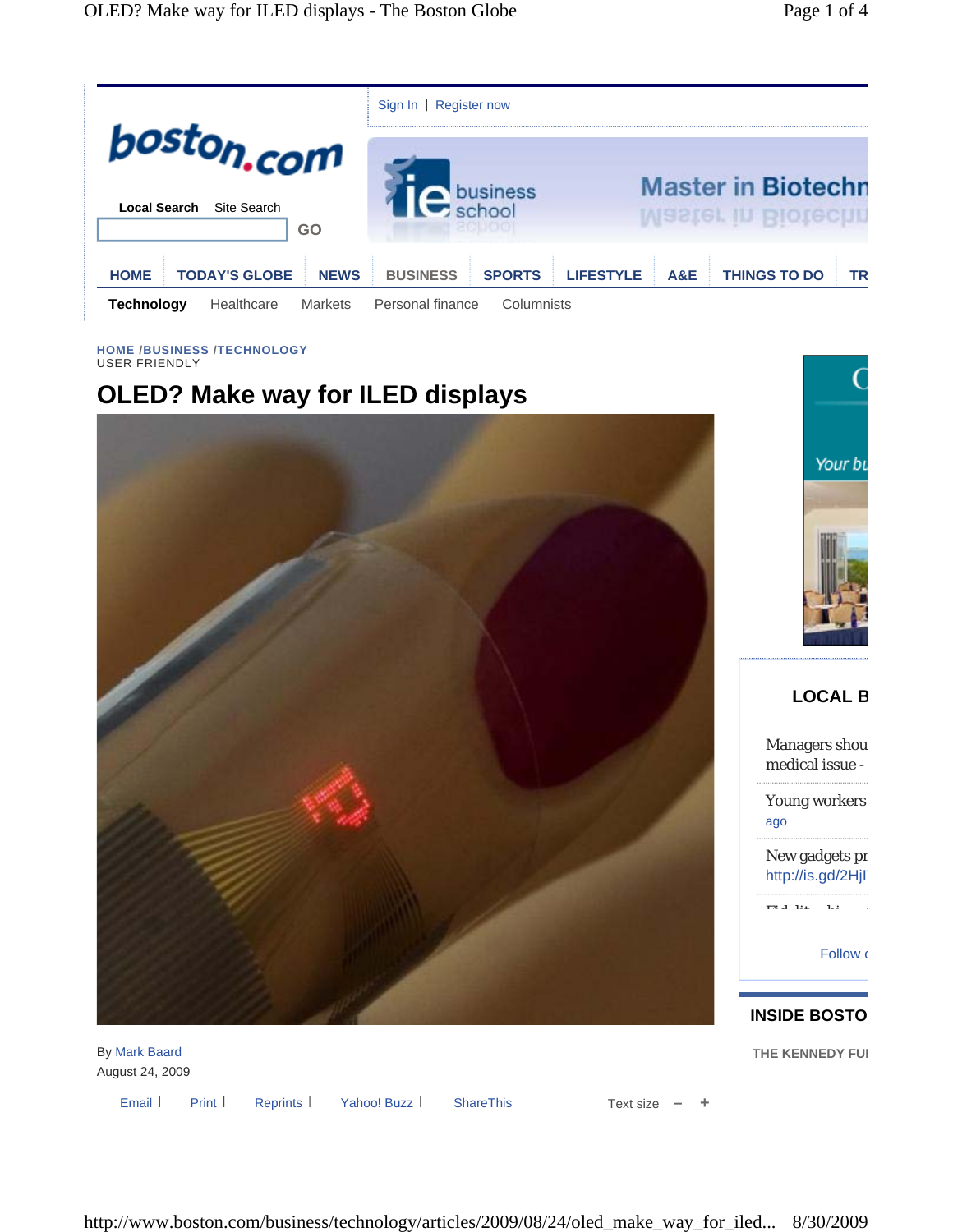## PROTOTYPE

Marketers dream of the day when they can tack moving pictures onto cereal boxes and wheat-paste ads inside bus shelters and the alleys between big city bars and nightclubs.

But such video screens - which can be made bendable, stretchable, and inexpensively - remain a manufacturing challenge for materials scientists.

Researchers are focusing their energies on organic light-emitting diodes, because they offer faster refresh rates and brighter colors than conventional LCD screens.

Today you can see OLEDs, which have organic material sandwiched between two inorganic substrates, at work in a handful of mobile phone touchscreens and wrist-worn devices.

Now a University of Illinois scientist says he and his colleagues can "grow'' socalled inorganic LEDS that may be even brighter and more efficient than OLEDs.

Not only that, says the Illinois scientist, John A. Rogers, but the ILEDs can be also be made with existing tools and with adjustments to photovoltaics and electronics printers made by the Illini spinout, Semprius (www.semprius.com).

Rogers's group last week published a paper about their ILED production techniques in the journal Science. They describe techniques for creating flexible, stretchable displays on glass, plastic, and rubber.

Because the diodes cover a small part of the substrates, the scientists report, the displays are mostly transparent. They predict that ILEDs will be useful in augmented reality eyewear and in-car navigation systems, like the one Jeff Bridges tosses up in front of Karen Allen in John Carpenter's "Starman.''

Rogers also sees a place for the flexible ILED displays (in addition to computer monitors and home theater screens) on wearable health monitors and diagnostic equipment.

With wireless motes minding grapevines, and mobile phones ordering their owners into public squares for pillow fights, it's fair to say that computing has become ubiquitous.

ILED and OLED will do the same for high-resolution video.

HOME NETWORKING



**The scene at Miss**

### **PAYING RESPECTS**



**See who attended** 



**A look at editorial the week**





**Notable deaths of**

**PLUS... Blogs Games Po** | | **Puzzles Persona** | | **listings Classifie** | **Magazine**



### **RECOMMENDED SI**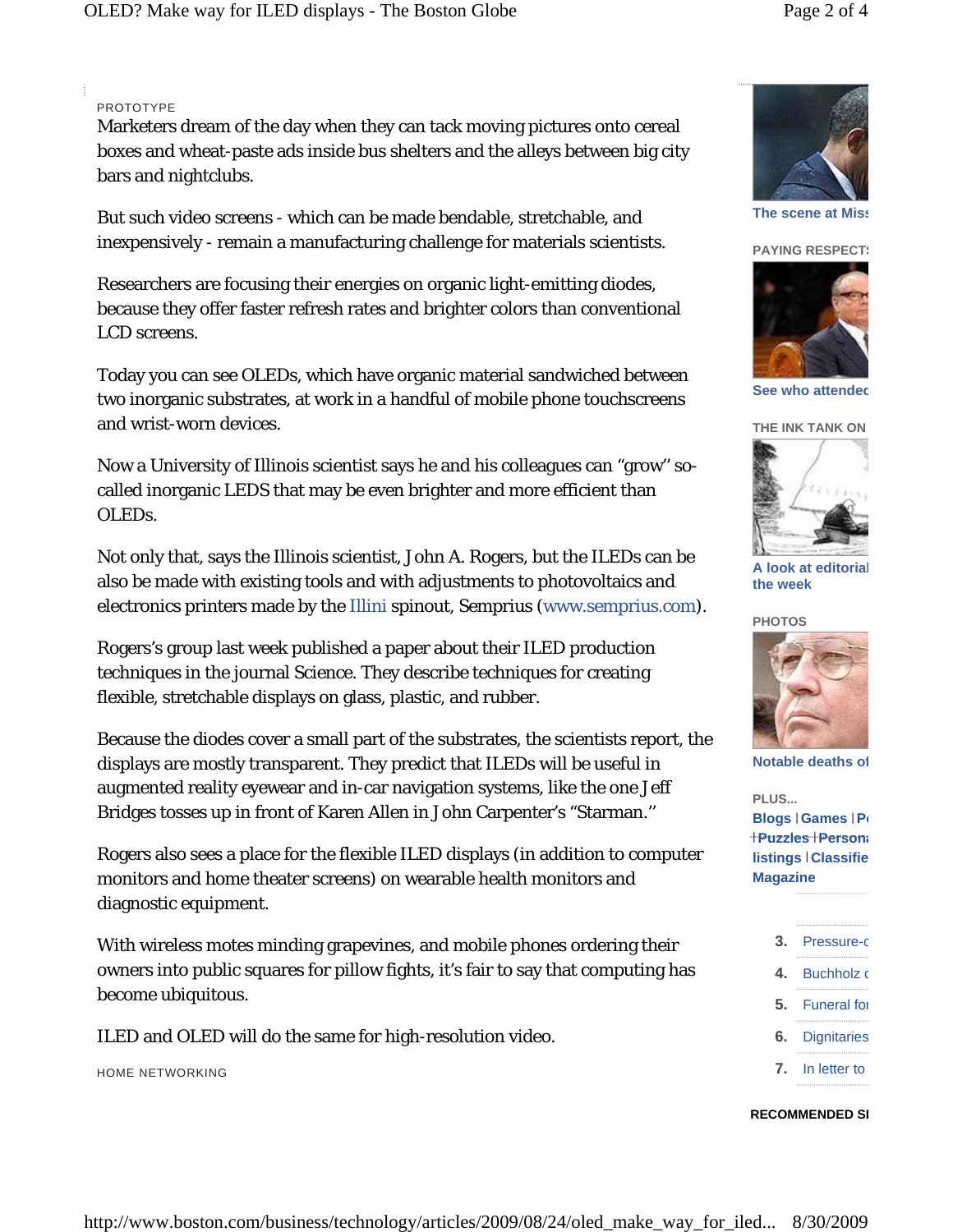# **Tiny beast backs up a houseful of data**

With so many of our memories being made in "the digital'' these days, perhaps it's time to invite HAL into our homes to keep track of it all.

Lenovo (www.lenovo.com) last week announced an intimidating-looking server box specifically for home use. The IdeaCentre D400 (right), due out in a week or so, looks as intimidating as the villainous computer in "2001,'' or the IBM Blue Gene supercomputer at Boston University. That is, until you see it up close.

The D400 cube measures less than 9 inches across, but it can store up to 8TB (that is TB, as in terabytes) of your family's movies and music - indeed every PC in the home - on its four disk drives. (To access the push button drive bays, you simply open a panel on one side of the D400.)

The D400, which is expected to retail for about \$500, has an Intel Atom processor, and ships with 1GB of memory.

The D400 has 5 USB ports and a single eSATA connector. But for wireless networking, you will have to plug the D400 into your home's WiFi router.

Along with the D400, Lenovo announced the IdeaCentre Q100, a cute little PC not much more than a half-inch thick.

As a "nettop," the Q100 is not designed for heavy lifting, but for surfing the Web, checking messages, and watching videos.

The Q100 and a slightly souped-up version of the nettop, the Q110, will be available in mid-September for about \$250 and \$350, respectively.

© Copyright 2009 Globe Newspaper Company.

Start your week off right with in-depth coverage. **Subscribe now to the Globe.**

**READER COMMENTS » View reader comments ( ) » Comment on this story »**



**Recognition Displays?** Interactive Recognition Displays Attract New Donors. Even Now. www.PlannedLegacy.com

**LG's LCD Monitor/TV**

- **RECIPES** Summ
- Home section
- Swine flu





Let your new home fi you with email alert Globe | News Do | Trave

CONTACT BOSTOI Newsletters | Mobile | F

**CONTACT TI** subscription | Advertise